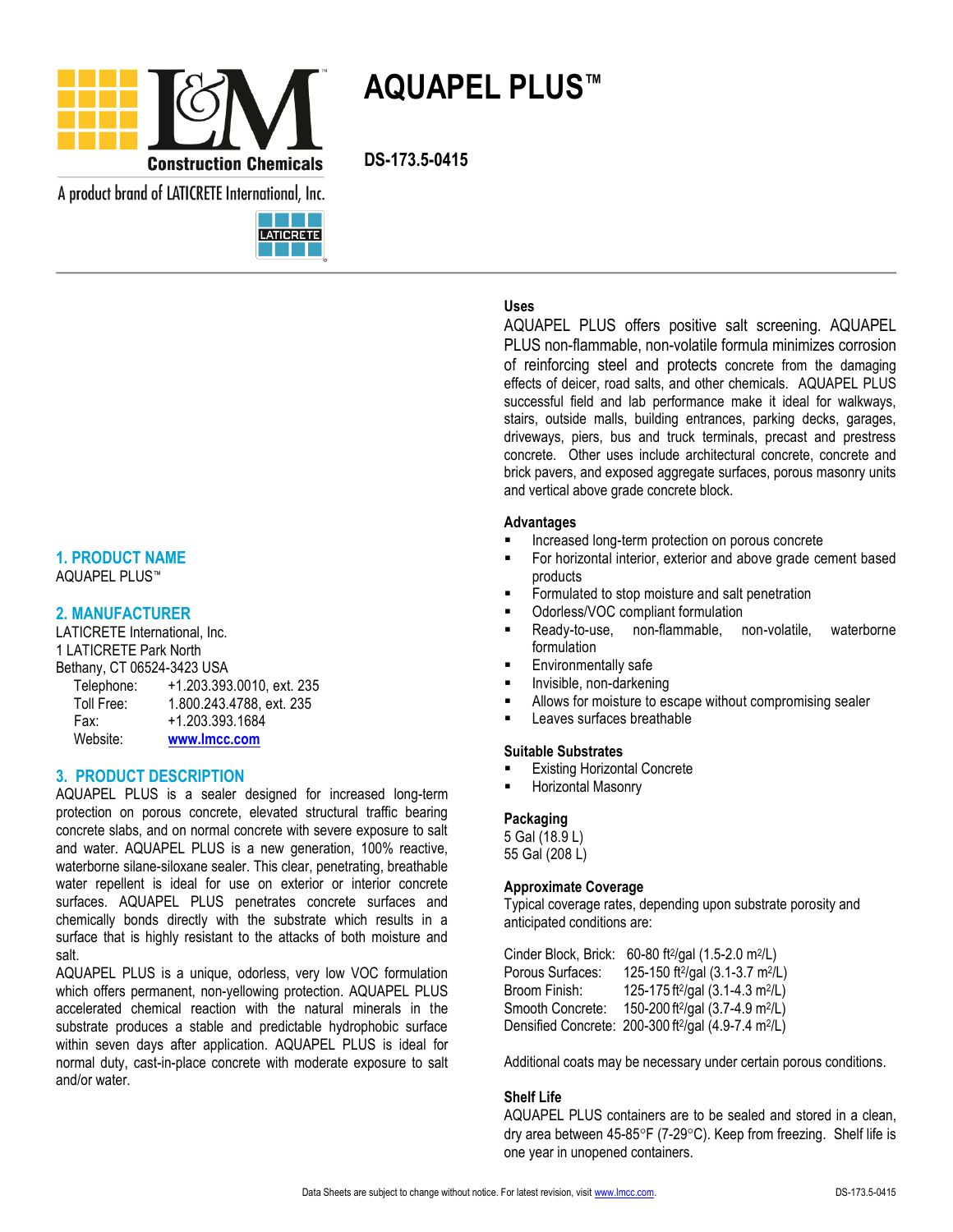### **Limitations**

- AQUAPEL PLUS™ should not be applied if air, product, and/or surface temperature is below 40°F (4°C) or above 100°F  $(38^{\circ}C)$ .
- Not to be used for limestone, marble and other stone surfaces
- Not recommended for below grade waterproofing.
- **Protect glass, shrubbery, and plant life from over spray.**
- **Not effective for stone surfaces.**
- Over application of may cause a slight darkening of the surface and slipperiness.

### **Cautions**

- Keep from freezing
- Wear protective gloves and goggles
- Avoid prolonged skin contact and absolutely no contact with all food stuffs
- Please refer to the safety data sheet (SDS) for more detailed information
- Do not apply in high winds
- Do not apply if precipitation is expected within four hours, or if rain has preceded the application in the past 24 hours.

Mock-ups and field test areas are required in order to validate performance and appearance related characteristics (including but not limited to color, inherent surface variations, wear, anti-dusting, abrasion resistance, chemical resistance, stain resistance, coefficient of friction, etc.) to ensure system performance as specified for the intended use, and to determine approval of the decorative flooring system.

# **4. TECHNICAL DATA**

## **Applicable Standard**

NCHRP 244 ASTM E514, ASTM C672

### **Physical and Working Properties**

| $\frac{1}{2}$ in the contract of $\frac{1}{2}$ in the contract of $\frac{1}{2}$ |                                 |
|---------------------------------------------------------------------------------|---------------------------------|
| <b>Property</b>                                                                 | <b>Observed</b>                 |
| Color                                                                           | Milky white liquid; dries clear |
| Surface Gloss                                                                   | None                            |
| Dry Time at $70^{\circ}$ C (20 $^{\circ}$ C)                                    | 2-4 Hours                       |
| <b>ASTM C672 Scaling Test</b>                                                   | 0 (no scaling)                  |
| Resistance to UV                                                                | Excellent                       |
| <b>VOC Compliance</b>                                                           | $50$                            |
| NCHRP 244 Series II, Water                                                      | 85%                             |
| NCHRP 244 Series II, Chloride                                                   | 84%                             |
| Depth of Penetration                                                            | $2-6$ mm                        |

Specifications are subject to change without notification. Technical data shown in product data sheets are typical but reflect laboratory test procedures conducted in laboratory conditions. Actual field performance and test results will depend on installation methods and site conditions. Field test results will vary due to critical job site factors. All recommendations, statements and technical data contained in this data sheet are based on tests we believe to be reliable and correct, but accuracy and completeness of said tests are not guaranteed and are not be construed as a warranty or guaranty of any kind. Satisfactory results depend upon many factors beyond the control of LATICRETE International, Inc. User shall rely on their own information and tests to determine suitability of the product for the intended use and user assumes all risk, loss, damage, expense and liability resulting from their direct use, indirect use or consequential to their use of the product. LATICRETE shall not be liable to the buyer or any third party for any injury, loss or damage directly or indirectly resulting from use or inability to use the product.

## **5. INSTALLATION**

#### **Preparation**

Concrete must be structurally sound and clean of all dirt, laitance, contaminants, oil, existing coatings or membrane curing compounds before application. Repair deteriorated area with DURACRETE™. Caulking and sealant materials must cure adequately before applying AQUAPEL PLUS.

### **New Concrete**

Allow concrete to cure 14 days or longer before applying AQUAPEL PLUS. Remove surface laitance and other contaminants.

### **Horizontal Surface Installation**

Agitate or stir AQUAPEL PLUS before using to disperse active ingredients. Do not dilute. Apply AQUAPEL PLUS directly from sealed containers. For best results apply with low pressure sprayer with fan nozzle, roller or bristle broom. Apply in a single, uniform, saturating application. Broom out all puddles. On extremely porous substrates, two applications may be necessary. Apply the second application immediately when surface drying of first coat has become apparent.

Interior densified concrete application: One coat only. Apply with fine even spray or microfiber pad. As product is drying, approximately 30 minutes, apply light spray of clean water and lightly scrub any residue either off or into the concrete.

### **Vertical Surface Installation**

Apply AQUAPEL with low pressure airless spray equipment. A garden sprayer is acceptable for small projects. Spray pressure should be no more than 20 psi (1.4 kg/cm<sup>2</sup> ). For porous block surfaces, spray head should permit a heavy spray. Control overspray.

Extremely porous substrates may require two coats. Application of the second coat should proceed with wet on wet applications.

Treat vertical areas using left to right passes. Saturate mortar joints. Application from the bottom up is necessary to provide uniform penetration. Use an overlapping pattern allowing materials to flood down from contact point at least 8" (200 mm). Apply a light mist coat before general application to help insure complete saturation. AQUAPEL will dry within two to four hours at  $70^{\circ}$ F (21 $^{\circ}$ C).

### **Cleaning**

Clean up equipment and overspray immediately with soap and water. For dried residue, scrub with hot water and mild citric acid.

# **6. AVAILABILITY AND COST**

### **Availability**

L&M™ and LATICRETE® materials are available worldwide.

# **For Distributor Information, Call:**

Toll Free: 1.800.243.4788

Telephone: +1.203.393.0010

For on-line distributor information, visit LATICRETE at **[www.lmcc.com](http://www.lmcc.com/)**.

## **Cost**

Contact a LATICRETE Distributor in your area.

## **7. WARRANTY**

See 10. FILING SYSTEM: DS 230.13: LATICRETE Product Warranty DS 174.4: DURACRETE